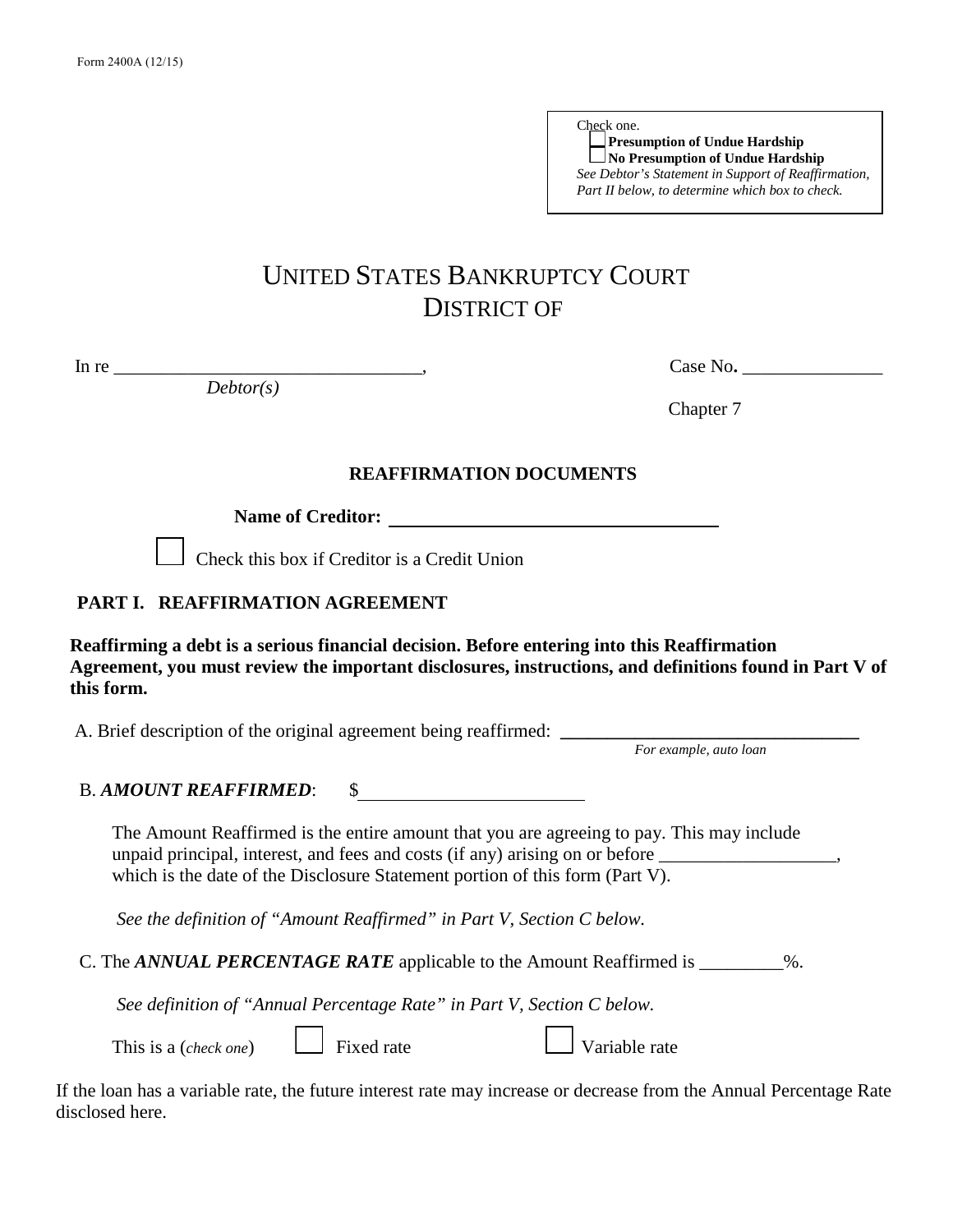D. Reaffirmation Agreement Repayment Terms (*check and complete one*):

|  | S |  |
|--|---|--|
|  |   |  |

 $\frac{1}{2}$  per month for \_\_\_\_\_\_\_\_\_ months starting on \_\_\_\_\_\_\_\_\_\_\_\_\_.

Describe repayment terms, including whether future payment amount(s) may be different from the initial payment amount.

E. Describe the collateral, if any, securing the debt:

| Description:                |  |
|-----------------------------|--|
| <b>Current Market Value</b> |  |

F. Did the debt that is being reaffirmed arise from the purchase of the collateral described above?

| $\Box$ Yes. What was the purchase price for the collateral? |  |
|-------------------------------------------------------------|--|
| $\Box$ No. What was the amount of the original loan?        |  |

G. Specify the changes made by this Reaffirmation Agreement to the most recent credit terms on the reaffirmed debt and any related agreement:

| Terms as of the<br>Date of Bankruptcy             |      | Terms After<br>Reaffirmation |  |
|---------------------------------------------------|------|------------------------------|--|
| Balance due (including<br><i>fees and costs</i> ) |      |                              |  |
| <b>Annual Percentage Rate</b>                     | $\%$ | $\%$                         |  |
| Payment                                           |      |                              |  |

H. Check this box if the creditor is agreeing to provide you with additional future credit in connection with this Reaffirmation Agreement. Describe the credit limit, the Annual Percentage Rate that applies to future credit and any other terms on future purchases and advances using such credit:

#### **PART II. DEBTOR'S STATEMENT IN SUPPORT OF REAFFIRMATION AGREEMENT**

A. Were you represented by an attorney during the course of negotiating this agreement?

| Check one. L | $\Box$ Yes | $\Box$ No |
|--------------|------------|-----------|
|              |            |           |

'n

B. Is the creditor a credit union?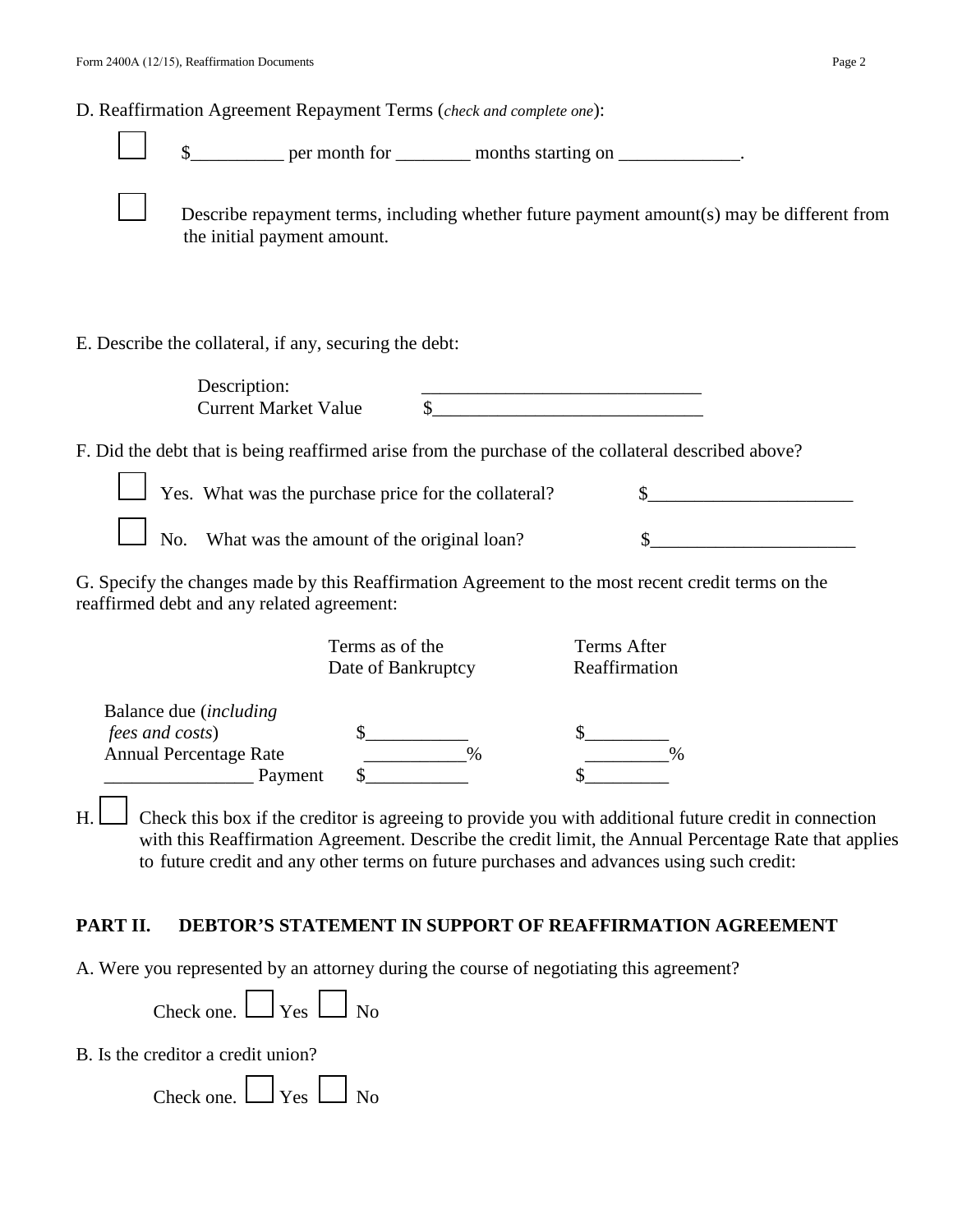C. If your answer to EITHER question A. or B. above is "No," complete 1. and 2. below.

1. Your present monthly income and expenses are:

| a. Monthly income from all sources after payroll deductions<br>(take-home pay plus any other income) |  |
|------------------------------------------------------------------------------------------------------|--|
| b. Monthly expenses (including all reaffirmed debts except<br>this one)                              |  |
| c. Amount available to pay this reaffirmed debt (subtract b. from a.)                                |  |
| d. Amount of monthly payment required for this reaffirmed debt                                       |  |

*If the monthly payment on this reaffirmed debt (line d.) is greater than the amount you have available to pay this reaffirmed debt (line c.), you must check the box at the top of page one that says "Presumption of Undue Hardship." Otherwise, you must check the box at the top of page one that says "No Presumption of Undue Hardship."* 

2. You believe that this reaffirmation agreement will not impose an undue hardship on you or your dependents because:

Check one of the two statements below, if applicable:

You can afford to make the payments on the reaffirmed debt because your monthly income is greater than your monthly expenses even after you include in your expenses the monthly payments on all debts you are reaffirming, including this one.



You can afford to make the payments on the reaffirmed debt even though your monthly income is less than your monthly expenses after you include in your expenses the monthly payments on all debts you are reaffirming, including this one, because:

Use an additional page if needed for a full explanation.

D. If your answers to BOTH questions A. and B. above were "Yes," check the following statement, if applicable:



You believe this Reaffirmation Agreement is in your financial interest and you can afford to make the payments on the reaffirmed debt.

*Also, check the box at the top of page one that says "No Presumption of Undue Hardship."*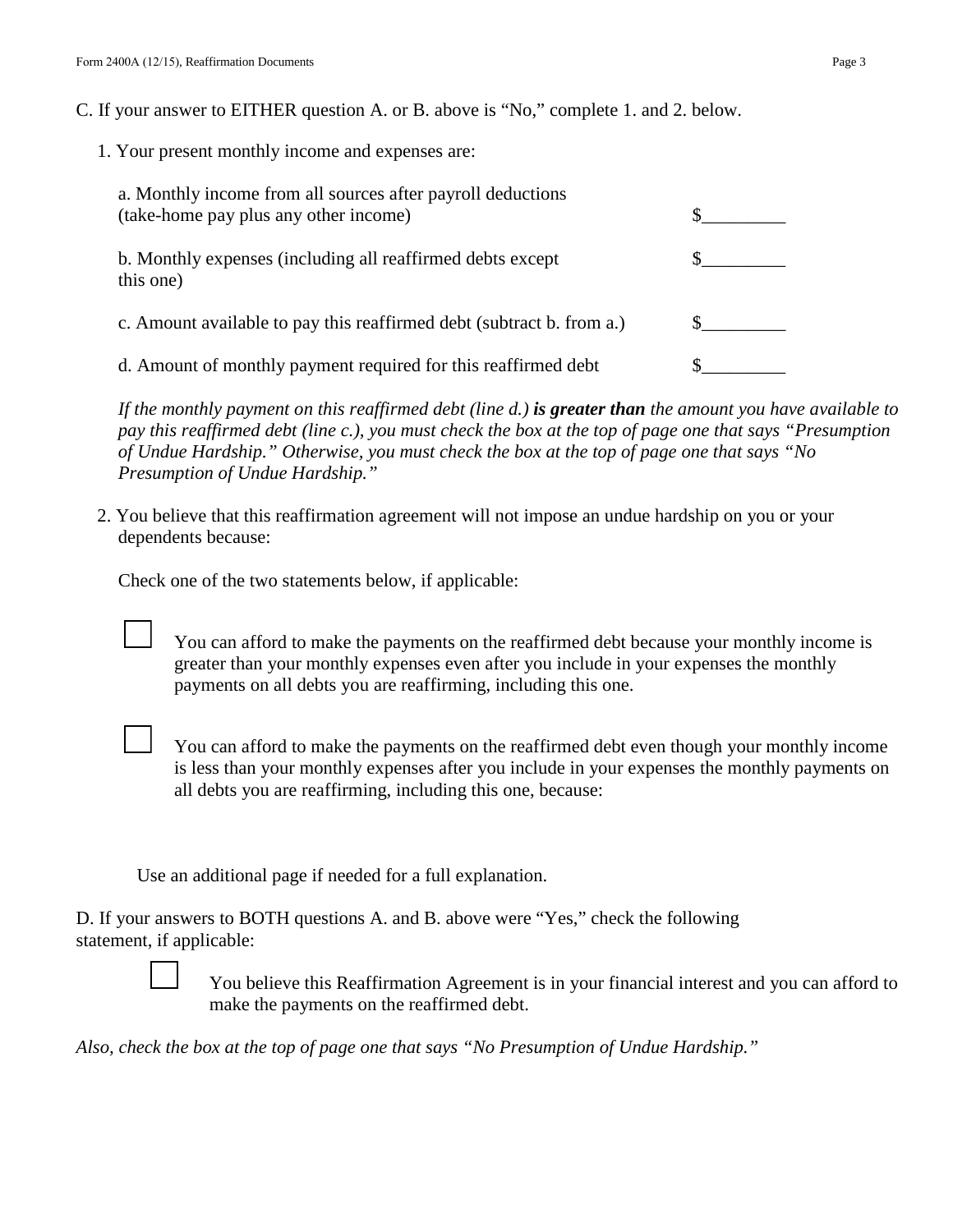### **PART III. CERTIFICATION BY DEBTOR(S) AND SIGNATURES OF PARTIES**

I hereby certify that:

- (1) I agree to reaffirm the debt described above.
- (2) Before signing this Reaffirmation Agreement, I read the terms disclosed in this Reaffirmation Agreement (Part I) and the Disclosure Statement, Instructions and Definitions included in Part V below;
- (3) The Debtor's Statement in Support of Reaffirmation Agreement (Part II above) is true and complete;
- (4) I am entering into this agreement voluntarily and am fully informed of my rights and responsibilities; and
- (5) I have received a copy of this completed and signed Reaffirmation Documents form.

SIGNATURE(S) (If this is a joint Reaffirmation Agreement, both debtors must sign.):

| Date | Signature |                      |  |
|------|-----------|----------------------|--|
|      |           | <b>Debtor</b>        |  |
| Date | Signature |                      |  |
|      |           | Joint Debtor, if any |  |

### **Reaffirmation Agreement Terms Accepted by Creditor**:

Creditor \_\_\_\_\_\_\_\_\_\_\_\_\_\_\_\_\_\_\_\_\_\_\_\_\_\_\_ \_\_\_\_\_\_\_\_\_\_\_\_\_\_\_\_\_\_\_\_\_\_\_\_\_\_\_\_\_\_\_\_\_\_\_\_

*Print Name* 

*Print Name of Representative Signature Date*

# **PART IV. CERTIFICATION BY DEBTOR'S ATTORNEY (IF ANY)**

 *To be filed only if the attorney represented the debtor during the course of negotiating this agreement.* 

I hereby certify that: (1) this agreement represents a fully informed and voluntary agreement by the debtor; (2) this agreement does not impose an undue hardship on the debtor or any dependent of the debtor; and (3) I have fully advised the debtor of the legal effect and consequences of this agreement and any default under this agreement.

A presumption of undue hardship has been established with respect to this agreement. In my opinion, however, the debtor is able to make the required payment.

 *Check box, if the presumption of undue hardship box is checked on page 1 and the creditor is not a Credit Union.* 

Date \_\_\_\_\_\_\_\_\_\_\_ Signature of Debtor's Attorney \_\_\_\_\_\_\_\_\_\_\_\_\_\_\_\_\_\_\_\_\_\_\_\_\_\_\_\_\_\_\_\_

Print Name of Debtor's Attorney

\_\_\_\_\_\_\_\_\_\_\_\_\_\_\_\_\_\_\_\_\_\_\_\_\_\_\_ \_\_\_\_\_\_\_\_\_\_\_\_\_\_\_\_\_\_\_\_\_\_\_ \_\_\_\_\_\_\_\_\_\_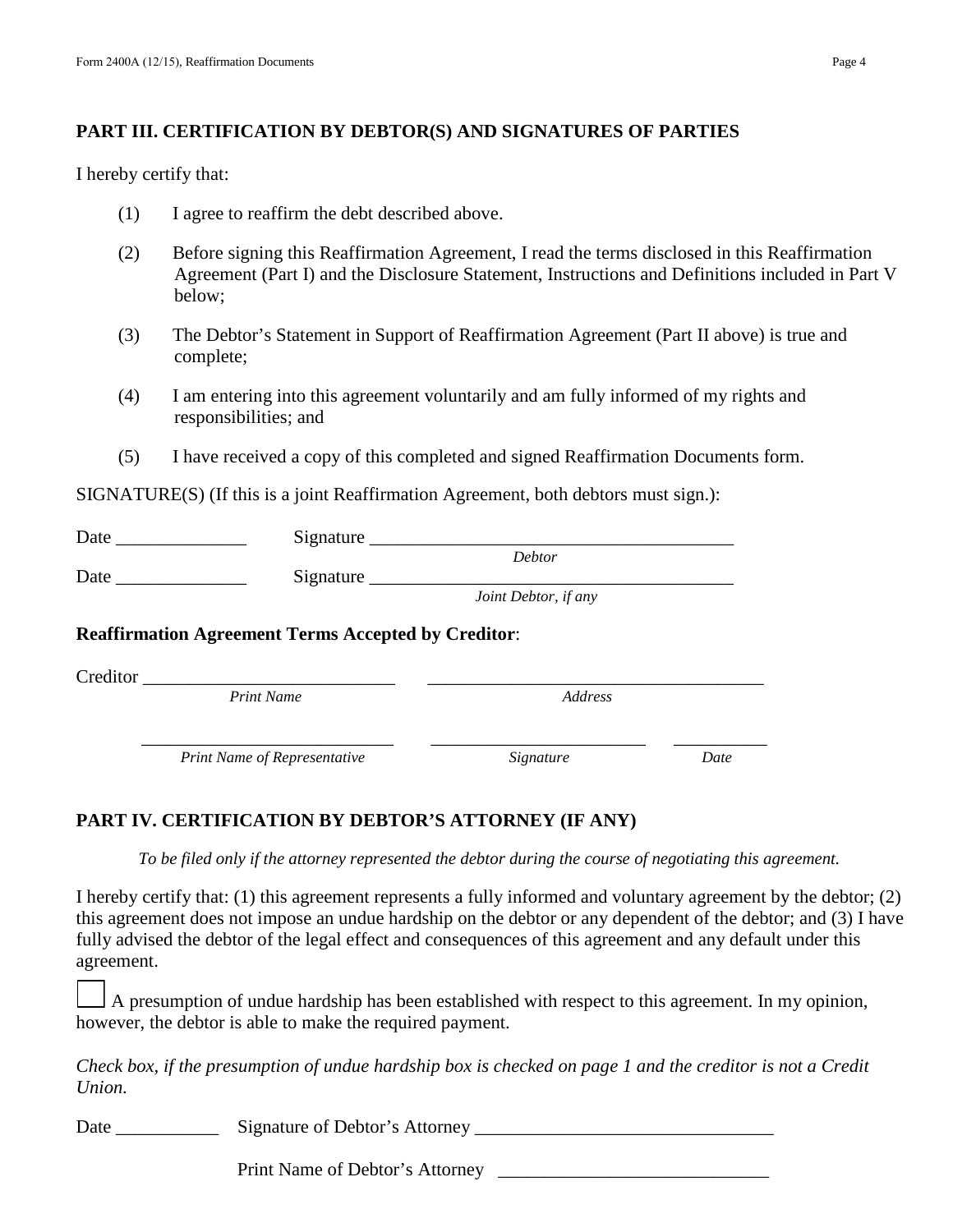#### **PART V. DISCLOSURE STATEMENT AND INSTRUCTIONS TO DEBTOR(S)**

#### **Before agreeing to reaffirm a debt, review the terms disclosed in the Reaffirmation Agreement (Part I above) and these additional important disclosures and instructions.**

**Reaffirming a debt is a serious financial decision.** The law requires you to take certain steps to make sure the decision is in your best interest. If these steps, which are detailed in the Instructions provided in Part V, Section B below, are not completed, the Reaffirmation Agreement is not effective, even though you have signed it.

### **A. DISCLOSURE STATEMENT**

- 1. **What are your obligations if you reaffirm a debt?** A reaffirmed debt remains your personal legal obligation to pay. Your reaffirmed debt is not discharged in your bankruptcy case. That means that if you default on your reaffirmed debt after your bankruptcy case is over, your creditor may be able to take your property or your wages. Your obligations will be determined by the Reaffirmation Agreement, which may have changed the terms of the original agreement. If you are reaffirming an open end credit agreement, that agreement or applicable law may permit the creditor to change the terms of that agreement in the future under certain conditions.
- 2. **Are you required to enter into a reaffirmation agreement by any law?** No, you are not required to reaffirm a debt by any law. Only agree to reaffirm a debt if it is in your best interest. Be sure you can afford the payments that you agree to make.
- 3. **What if your creditor has a security interest or lien?** Your bankruptcy discharge does not eliminate any lien on your property. A ''lien'' is often referred to as a security interest, deed of trust, mortgage, or security deed. The property subject to a lien is often referred to as collateral. Even if you do not reaffirm and your personal liability on the debt is discharged, your creditor may still have a right under the lien to take the collateral if you do not pay or default on the debt. If the collateral is personal property that is exempt or that the trustee has abandoned, you may be able to redeem the item rather than reaffirm the debt. To redeem, you make a single payment to the creditor equal to the current value of the collateral, as the parties agree or the court determines.
- 4. **How soon do you need to enter into and file a reaffirmation agreement?** If you decide to enter into a reaffirmation agreement, you must do so before you receive your discharge. After you have entered into a reaffirmation agreement and all parts of this form that require a signature have been signed, either you or the creditor should file it as soon as possible. The signed agreement must be filed with the court no later than 60 days after the first date set for the meeting of creditors, so that the court will have time to schedule a hearing to approve the agreement if approval is required. However, the court may extend the time for filing, even after the 60-day period has ended.
- 5. **Can you cancel the agreement?** You may rescind (cancel) your Reaffirmation Agreement at any time before the bankruptcy court enters your discharge, or during the 60-day period that begins on the date your Reaffirmation Agreement is filed with the court, whichever occurs later. To rescind (cancel) your Reaffirmation Agreement, you must notify the creditor that your Reaffirmation Agreement is rescinded (or canceled). Remember that you can rescind the agreement, even if the court approves it, as long as you rescind within the time allowed.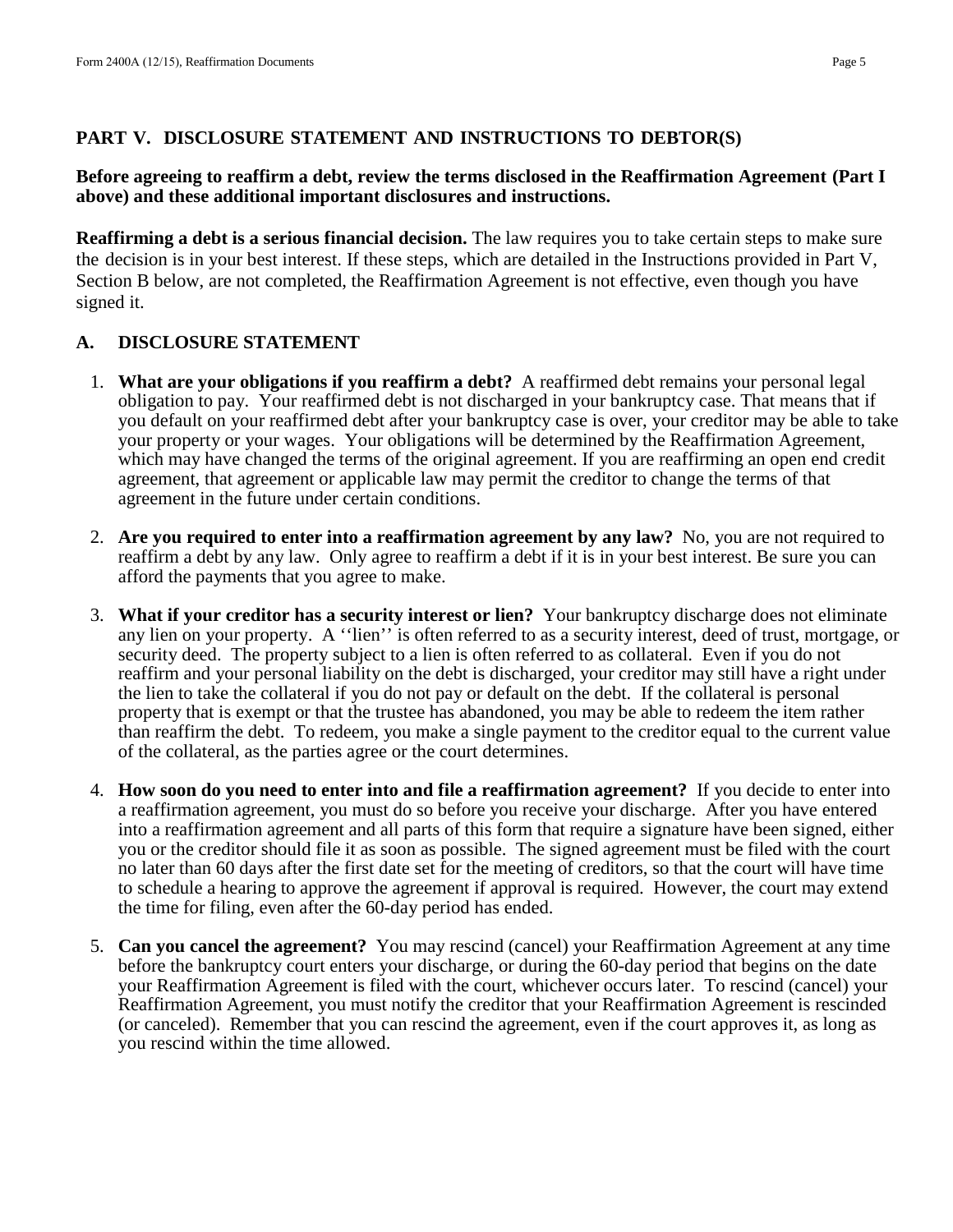### a. **If you** *were* **represented by an attorney during the negotiation of your Reaffirmation Agreement and**

i. **if the creditor is not a Credit Union**, your Reaffirmation Agreement becomes effective when it is filed with the court unless the reaffirmation is presumed to be an undue hardship. If the Reaffirmation Agreement is presumed to be an undue hardship, the court must review it and may set a hearing to determine whether you have rebutted the presumption of undue hardship.

ii. **if the creditor is a Credit Union**, your Reaffirmation Agreement becomes effective when it is filed with the court.

b**. If you** *were not* **represented by an attorney during the negotiation of your Reaffirmation Agreement**, the Reaffirmation Agreement will not be effective unless the court approves it. To have the court approve your agreement, you must file a motion. See Instruction 5, below. The court will notify you and the creditor of the hearing on your Reaffirmation Agreement. You must attend this hearing, at which time the judge will review your Reaffirmation Agreement. If the judge decides that the Reaffirmation Agreement is in your best interest, the agreement will be approved and will become effective. However, if your Reaffirmation Agreement is for a consumer debt secured by a mortgage, deed of trust, security deed, or other lien on your real property, like your home, you do not need to file a motion or get court approval of your Reaffirmation Agreement.

7. **What if you have questions about what a creditor can do?** If you have questions about reaffirming a debt or what the law requires, consult with the attorney who helped you negotiate this agreement. If you do not have an attorney helping you, you may ask the judge to explain the effect of this agreement to you at the hearing to approve the Reaffirmation Agreement. When this disclosure refers to what a creditor "may" do, it is not giving any creditor permission to do anything. The word "may" is used to tell you what might occur if the law permits the creditor to take the action.

# **B. INSTRUCTIONS**

- 1. Review these Disclosures and carefully consider your decision to reaffirm. If you want to reaffirm, review and complete the information contained in the Reaffirmation Agreement (Part I above). If your case is a joint case, both spouses must sign the agreement if both are reaffirming the debt.
- 2. Complete the Debtor's Statement in Support of Reaffirmation Agreement (Part II above). Be sure that you can afford to make the payments that you are agreeing to make and that you have received a copy of the Disclosure Statement and a completed and signed Reaffirmation Agreement.
- 3. If you were represented by an attorney during the negotiation of your Reaffirmation Agreement, your attorney must sign and date the Certification By Debtor's Attorney (Part IV above).
- 4. You or your creditor must file with the court the original of this Reaffirmation Documents packet and a completed Reaffirmation Agreement Cover Sheet (Official Bankruptcy Form 27).
- 5. *If you are not represented by an attorney, you must also complete and file with the court a separate document entitled "Motion for Court Approval of Reaffirmation Agreement" unless your Reaffirmation Agreement is for a consumer debt secured by a lien on your real property, such as your home.* You can use Form B240B to do this.